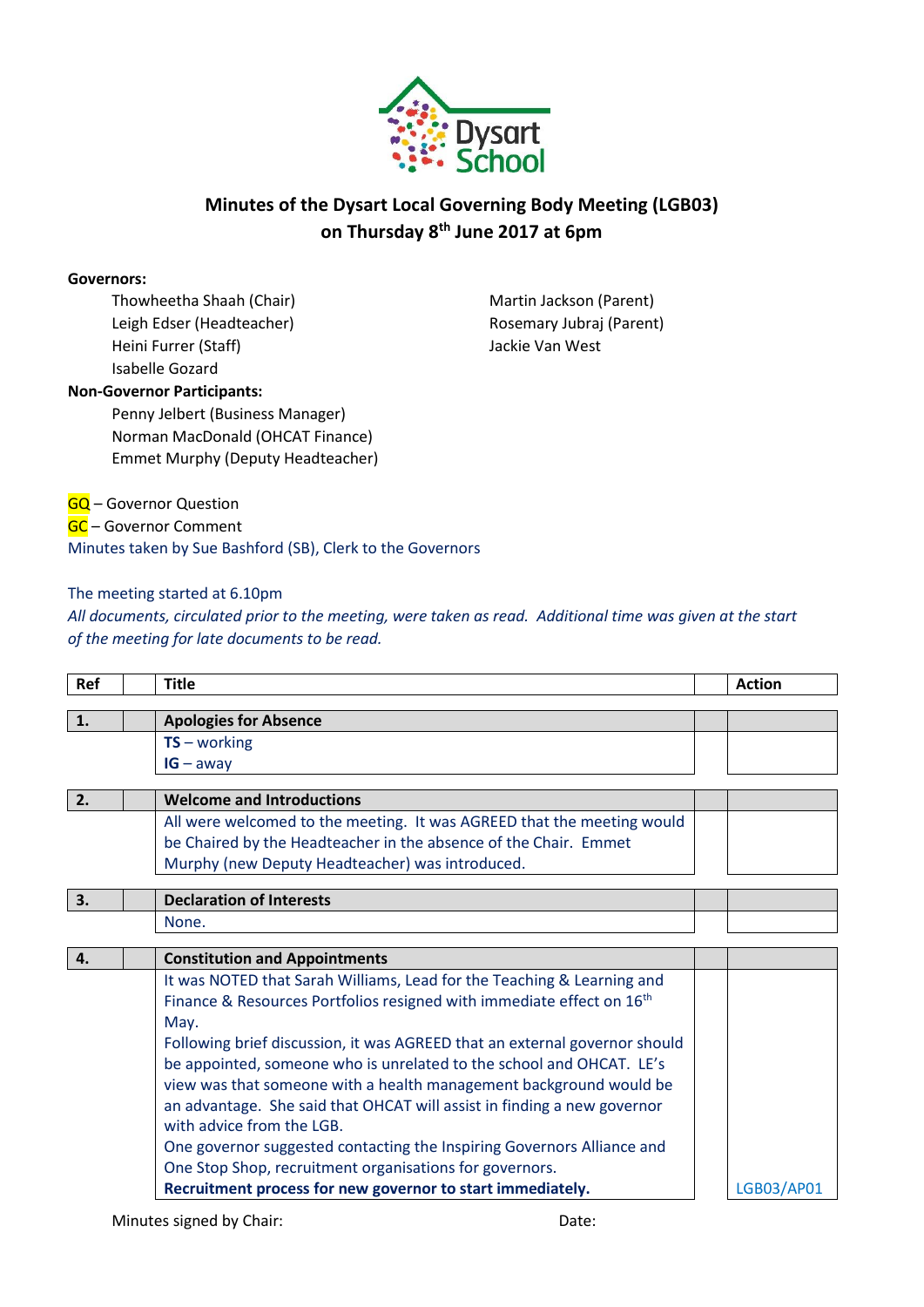| 5.  | <b>Minutes of the Last Meetings</b>                                                                            |  |
|-----|----------------------------------------------------------------------------------------------------------------|--|
|     | The minutes of the meeting LGB02 were approved by the Governors and                                            |  |
|     | signed by the Headteacher.                                                                                     |  |
|     | Brief discussion and updates on the outstanding action points was had;                                         |  |
|     | details shown at the end of the minutes.                                                                       |  |
| 6.  | Matters Arising not covered elsewhere on the Agenda                                                            |  |
|     | None.                                                                                                          |  |
|     |                                                                                                                |  |
| 7a. | <b>Headteacher's Report</b>                                                                                    |  |
|     | The Headteacher's Report was tabled at the meeting. Governors were                                             |  |
|     | given time to read it.                                                                                         |  |
|     | LE highlighted the increase in pupil numbers and explained the rationale                                       |  |
|     | behind this. Numbers of staff supporting in classes has also increased. For                                    |  |
|     | the first time, three students from Wandsworth LA have joined the school.                                      |  |
|     | Governors were pleased to see the positive comments from parents (in                                           |  |
|     | appendix 1 of the report) regarding a recent residential. LE explained that                                    |  |
|     | Class DoJo is being used by Red Class to share 'highlights' with families.                                     |  |
|     | There had been a question about data security but all parents are aware                                        |  |
|     | and have agreed to its use with the exception of one. Parents can also                                         |  |
|     | upload data for the class to see.                                                                              |  |
|     | $\overline{GQ}$ – Will this be rolled out to other classes?                                                    |  |
|     | It is something that should be set up on a gradual basis and other similar                                     |  |
|     | products will be investigated. Managing expectations on how much is                                            |  |
|     | uploaded each day/week needs to be considered. Brief discussion                                                |  |
|     | followed but it was AGREED that generally this was a good idea.                                                |  |
|     | <b>Health and Safety - Evolve</b>                                                                              |  |
|     | EM handed out an information sheet about a web-based platform called                                           |  |
|     | Evolve. It is a thorough process for risk assessments of learning outside of                                   |  |
|     | the classroom. Each pupil will be registered over time so that school can                                      |  |
|     | evaluate the number of visits and the impact education off site is having,                                     |  |
|     | showing an additional layer of progress outside the classroom.                                                 |  |
|     | Governors have been set up with a read only log-in where you can access                                        |  |
|     | the risk assessments and processes. EM has worked on streamlining the                                          |  |
|     | RA document to bring it in line with RA used across the Trust. Evolve has                                      |  |
|     | been used previously but only for residential visits. Dysart will now use it                                   |  |
|     | for all learning outside of the classroom (from Companion Cycling to                                           |  |
|     | Sainsbury's visits) to show impact and outcomes and will especially be                                         |  |
|     | used to report information for EHCP reports.                                                                   |  |
|     | $GQ$ – Can you flag particular risks associated with particular students, for                                  |  |
|     | example wheelchair users?                                                                                      |  |
|     | It does not do that automatically but several layers are provided and staff                                    |  |
|     | are able to input detailed information about students. The details would                                       |  |
|     | then go to EM for checking. For visits that are adventurous, details would<br>also be check by someone at RBK. |  |
|     |                                                                                                                |  |
| 7b. | <b>Data Dashboard</b>                                                                                          |  |
|     | GQ - Behaviour incidents appear peak in November, what is the reason?                                          |  |
|     | This is due to the amount of incidents being input onto the system.                                            |  |
|     | Unfortunately this is not a true reflection of behaviours, due to the nature                                   |  |
|     | of admin support needed to input, as explained in the action point above                                       |  |
|     | (LGB02/AP02).                                                                                                  |  |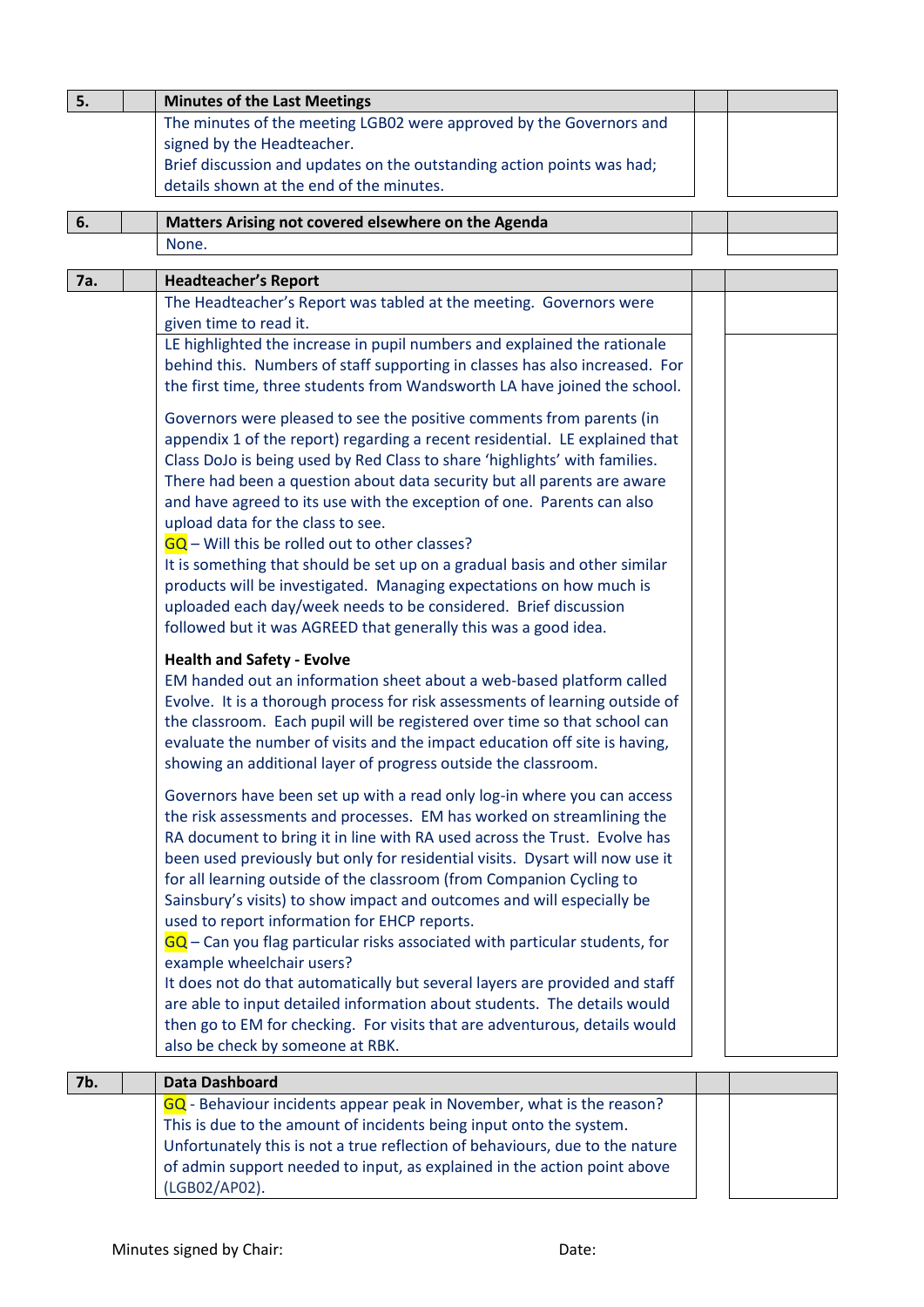| <b>Equality and Diversity Report</b>                                                                                                                                                                                                                                                                                                                                                                                                                                                                     |                   |
|----------------------------------------------------------------------------------------------------------------------------------------------------------------------------------------------------------------------------------------------------------------------------------------------------------------------------------------------------------------------------------------------------------------------------------------------------------------------------------------------------------|-------------------|
| GC – The numbers on attendance year to date graph cannot be read.<br>Clerk AGREED to report back to the Systems Developer that number cannot<br>be read.                                                                                                                                                                                                                                                                                                                                                 | <b>LGB03/AP02</b> |
| $GQ$ – Can you explain the staff absence peak in March?<br>There were a number of staff in that period who had longer periods of<br>absence, one had been on long term sick.                                                                                                                                                                                                                                                                                                                             |                   |
| <b>GQ</b> - What is a LADO?<br>Local Authority Designated Officer. LE would contact the LADO if there was<br>a member of staff she had concerns with working with a child. Contact<br>would be made if a member of staff is considered to have broken the<br>safeguarding rules. If there are concerns about a child it would go through<br>SPA - Single Point of Access.                                                                                                                                |                   |
| <b>GQ</b> - What is CPP?<br>Child Protection Plan. Dysart now has one CPP case which has arisen since<br>this data was supplied. It was explained that if the plan is not followed the<br>child could be removed from the home.                                                                                                                                                                                                                                                                          |                   |
| <b>GQ</b> - What is CIN?<br>Child in Need. There was discussion about what this means and it was<br>explained that all students at Dysart, due to their needs and vulnerability,<br>could qualify as CIN. However, Dysart children who have a social worker<br>are considered CIN. Those who have a family support worker would be<br>considered TAC - team around the child. Some students are not linked<br>into social services at all as families do not need or have chosen not to<br>have support. |                   |
| It was NOTED that the Safeguarding information was a new item on the<br>Dashboard with data only captured since February 2017.                                                                                                                                                                                                                                                                                                                                                                           |                   |

| 8. | <b>Equality and Diversity Report</b>                                                                                                                                                                                                                                                                                                                                                                                                                                                                                                                                                                                                                                                                         |  |
|----|--------------------------------------------------------------------------------------------------------------------------------------------------------------------------------------------------------------------------------------------------------------------------------------------------------------------------------------------------------------------------------------------------------------------------------------------------------------------------------------------------------------------------------------------------------------------------------------------------------------------------------------------------------------------------------------------------------------|--|
|    | This is a staff report and data is being reported on for the first time.<br>Discussion took place and the following was NOTED and AGREED for future<br>reports:-<br>• Recruitment data – ethnicity, age and gender for applicants should be<br>reported on to ensure there is no discrimination<br>Give it commentary – figures are numbers or percentage. Give total<br>number of staff.<br>Take into account the bias of length of current staff service.<br>Applicant data to be provided for the current school year - Applicants<br>versus successful applicants. Data will be gathered going forward.<br>Ethnicity of current supply staff would change the data. Long term<br>supply to be monitored. |  |
| 9. | <b>Portfolio Governor Visits</b>                                                                                                                                                                                                                                                                                                                                                                                                                                                                                                                                                                                                                                                                             |  |
|    | LE NOTED that the new portfolio guidance was circulated to governors<br>which should help going forward with future meetings.                                                                                                                                                                                                                                                                                                                                                                                                                                                                                                                                                                                |  |
|    | The following Portfolio visit reports for the Summer Term 2017 were                                                                                                                                                                                                                                                                                                                                                                                                                                                                                                                                                                                                                                          |  |

- circulated prior to the meeting:
	- Ethos, Vision and Strategy
	- Teaching and Learning
	- Health and Safety, Child Protection and Safeguarding
	- Finance and Resources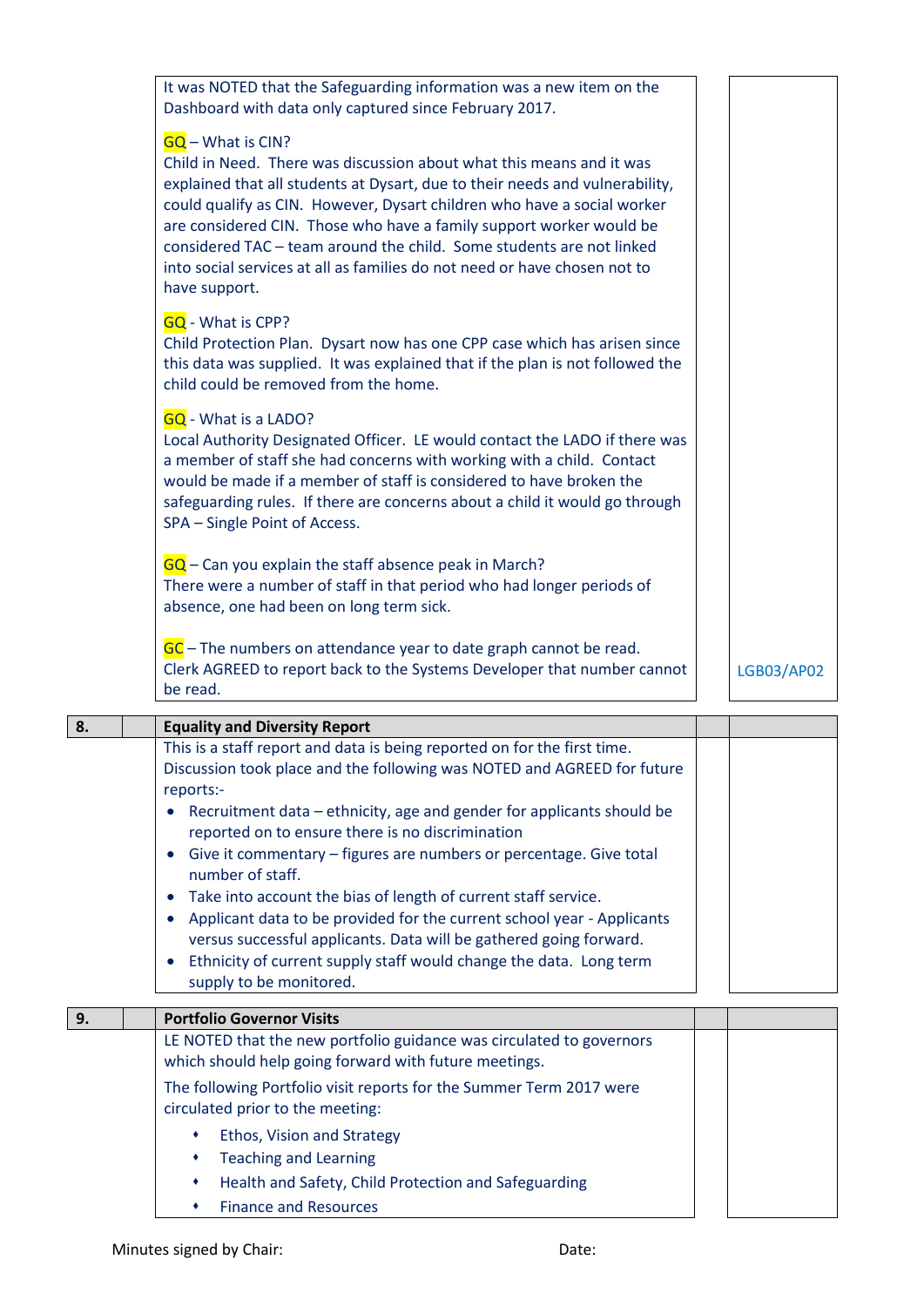|     | $GQ$ – School to outsource payment management by September, who to?<br>This refers to the recoupment of funding of students through Kingston.<br>OHCAT do this for some of the other schools. There has been discussion<br>around Dysart transferring this service to OHCAT. This cannot be done<br>until 2018.<br>HR and Organisational Development<br>٠<br><b>Business Development and Marketing</b><br>٠<br>There were no further questions. |  |
|-----|-------------------------------------------------------------------------------------------------------------------------------------------------------------------------------------------------------------------------------------------------------------------------------------------------------------------------------------------------------------------------------------------------------------------------------------------------|--|
| 10. | <b>Finance and Funding</b>                                                                                                                                                                                                                                                                                                                                                                                                                      |  |
|     | NM apologised to governors for the lateness of the papers and explained<br>that the review and approval process they need to go through before<br>getting papers out had held up the distribution of the papers. This was<br>exacerbated by some of the finance staff working term time only.<br>It was NOTED that next year the date of the summer term LGB meeting<br>might need to be put back by a week. NM and Clerk would review.         |  |
|     | <b>Management Accounts</b><br>NM went through the details of the Management Account report, Period 8<br>end 30 <sup>th</sup> April 2017. Overall very positive.<br>$GQ$ – The forecasting reserve of £275,000, is that in a bank account and<br>can any of it be invested in a short term deposit?<br>It is in the school bank account and an amount is invested in a deposit<br>account, up to approximately £100,000.                         |  |
|     | <b>Budget Year End</b><br>Budgeting for 96 students next year.<br>Position is positive for next year. NM went on to explain how the budget<br>was prepared. It was NOTED that if the turning circle project does not go<br>ahead the majority of the funds will be reverted and be surplus.<br>The budget will go through the Board at the end of June and will be<br>approved. However it will be a tight budget to run.                       |  |
|     | $GQ$ – Staff related HR recruitment clearances was £16,000 which is being<br>reduced £2,000 are you comfortable with that?<br>This was due to DHT recruitment costs in the last year. Only SLT<br>recruitment is advertised at that level. Teachers and LSA are recruited on<br>eteach which is much cheaper. There is no foreseeable SLT recruitment for<br>the coming year.                                                                   |  |
|     | GQ - Apprenticeship Levey can you give a bit more information?<br>LE is in discussion with Janet Sherbourne (at OHCAT) about the possibility<br>of getting an admin support/resources development apprentice. School<br>are also looking at the possibility of apprenticeships for LSAs and Play<br>Assistants.<br>NM informed governors that OHCAT have an apprentice in Finance<br>department amongst others within the Trust.                |  |
|     | $\overline{GQ}$ – Is there an option to have an apprentice with a learning disability?<br>Some of the apprentices in OHCAT fall into this category. LE explained that<br>Dysart currently has an ex-student who is coming in once a week to gain<br>work experience in school. This would need to be managed carefully to<br>ensure the persons own needs are taken into account.                                                               |  |
|     | For approval - Contracts/SLAs in excess of set limit<br>None.<br>$GQ$ – If we did have SLAs in excess of set limit, do governors have the<br>ability to approve them? What is the limit?                                                                                                                                                                                                                                                        |  |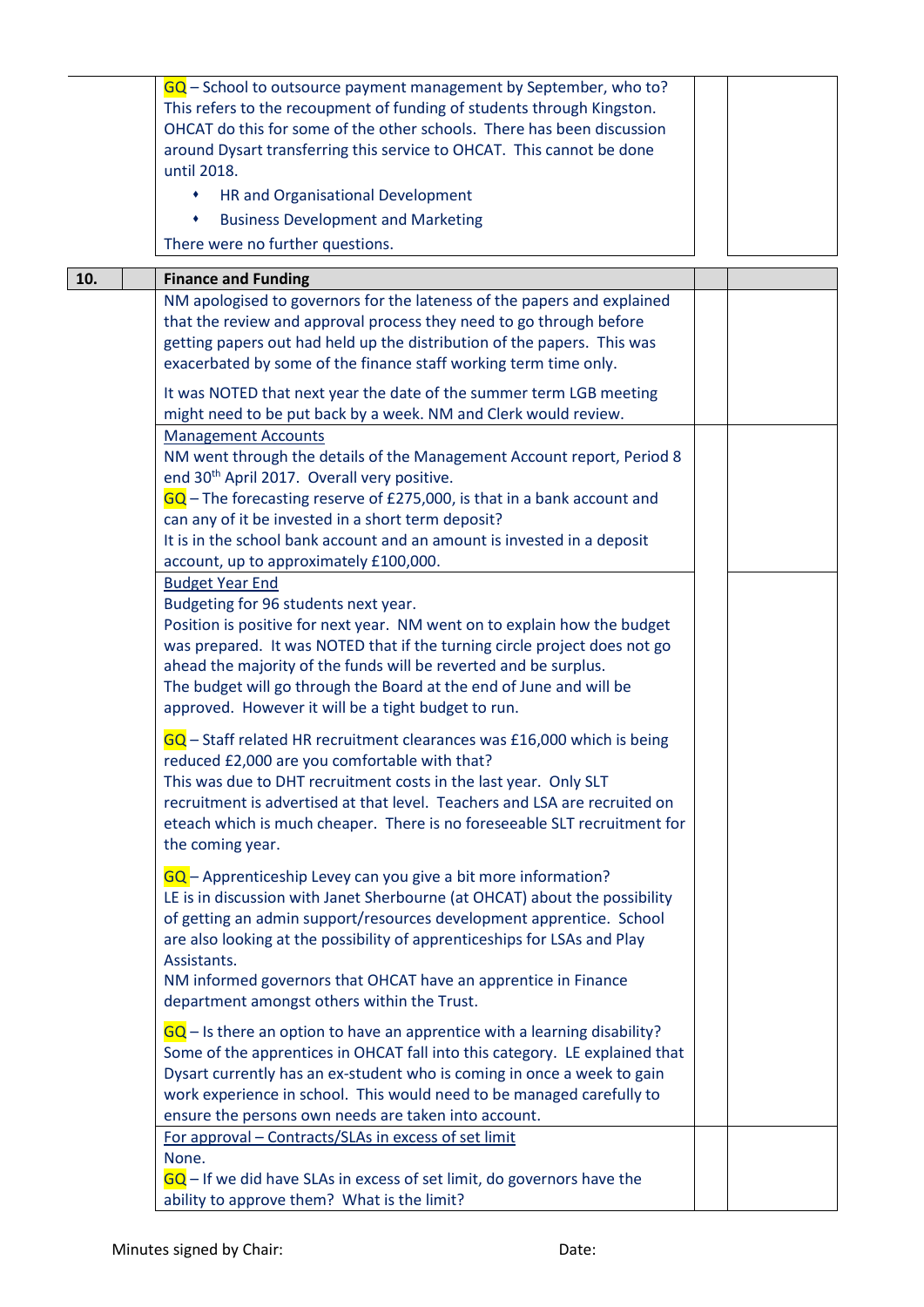| It was NOTED that anything up to £3,000 can be signed off by governors. |  |
|-------------------------------------------------------------------------|--|
| £3,000-£25K it would be the Head of Finance at OHCAT. The budget        |  |
| document shows the scales.                                              |  |

| <b>11.</b> | <b>Policies and Procedures</b>                                         |                                  |  |
|------------|------------------------------------------------------------------------|----------------------------------|--|
|            | Governors NOTED that the following policies were approved by the OHCAT |                                  |  |
|            | Board at their meeting on 17 <sup>th</sup> March 2017.                 |                                  |  |
|            | No local policies and procedures were reviewed.                        |                                  |  |
|            | Policy                                                                 | Type, Status                     |  |
|            | <b>Data Protection Policy</b>                                          | Core, Review (unscheduled)       |  |
|            | Pay Policy                                                             | Core, Review                     |  |
|            | <b>Critical Incident Business Continuity Plan</b>                      | Core, New                        |  |
|            | Academies Admissions Procedures,                                       | Core, Review (unscheduled)       |  |
|            | <b>Exclusions Policy (Academies)</b>                                   | Additional, Review (unscheduled) |  |
|            | Missing Child Policy and Procedure                                     | <b>Additional, New</b>           |  |
|            | <b>Adverse Weather Policy</b>                                          | <b>Additional, New</b>           |  |
|            | <b>Travel and Subsistence Policy</b>                                   | <b>Additional, New</b>           |  |
|            |                                                                        |                                  |  |
| 12.        | <b>Dysart Post-16 Provision</b>                                        |                                  |  |
|            | See Confidential Items                                                 |                                  |  |

| 13. | <b>Any Other Business</b>      |
|-----|--------------------------------|
|     | None.                          |
| 14. | <b>Dates of Next Meeting</b>   |
|     | 23rd November 2017             |
|     | 22 <sup>nd</sup> February 2018 |
|     | Summer Term 2018 - TBC         |
|     |                                |
| 16. | <b>CONFIDENTIALITY</b>         |
|     | Item 12 - Post-16 provision.   |

### **The meeting ended at 7.44pm**

### **LGB03– Action Points from meeting on 8th June 2017**

### **\* ACTION POINT IN CONFIDENTIAL ITEMS**

| <b>Action Point No</b> | <b>Action</b>                                              | <b>Action By</b> | Open/Closed |
|------------------------|------------------------------------------------------------|------------------|-------------|
| LGB03/AP01             | Recruitment process for new governor to start immediately. | <b>SB</b>        | <b>Open</b> |
| LGB03/AP02             | Clerk AGREED to report back to the Systems Developer that  | <b>SB</b>        | <b>Open</b> |
|                        | numbers on dashboard cannot be read.                       |                  |             |

### **LGB02– Action Points from meeting on 23rd February 2017**

### **\* ACTION POINT IN CONFIDENTIAL ITEMS**

| <b>Action Point No</b> | <b>Action</b>                                                                  | Open/Closed |
|------------------------|--------------------------------------------------------------------------------|-------------|
| LGB02/AP02             | Number of students involved in behaviours was REQUESTED for the next           | <b>Open</b> |
|                        | meeting.                                                                       |             |
|                        | To be tabled at the meeting                                                    |             |
|                        | Update: Governors were informed that Dysart are trialling an app to record     |             |
|                        | behaviour, which every class will use going forward, and input behaviour       |             |
|                        | incidents directly. The current system of recording behaviour on paper and the |             |
|                        | admin staff uploading to the student record is not sustainable.                |             |
|                        | Action point to be reviewed in the autumn term.                                |             |